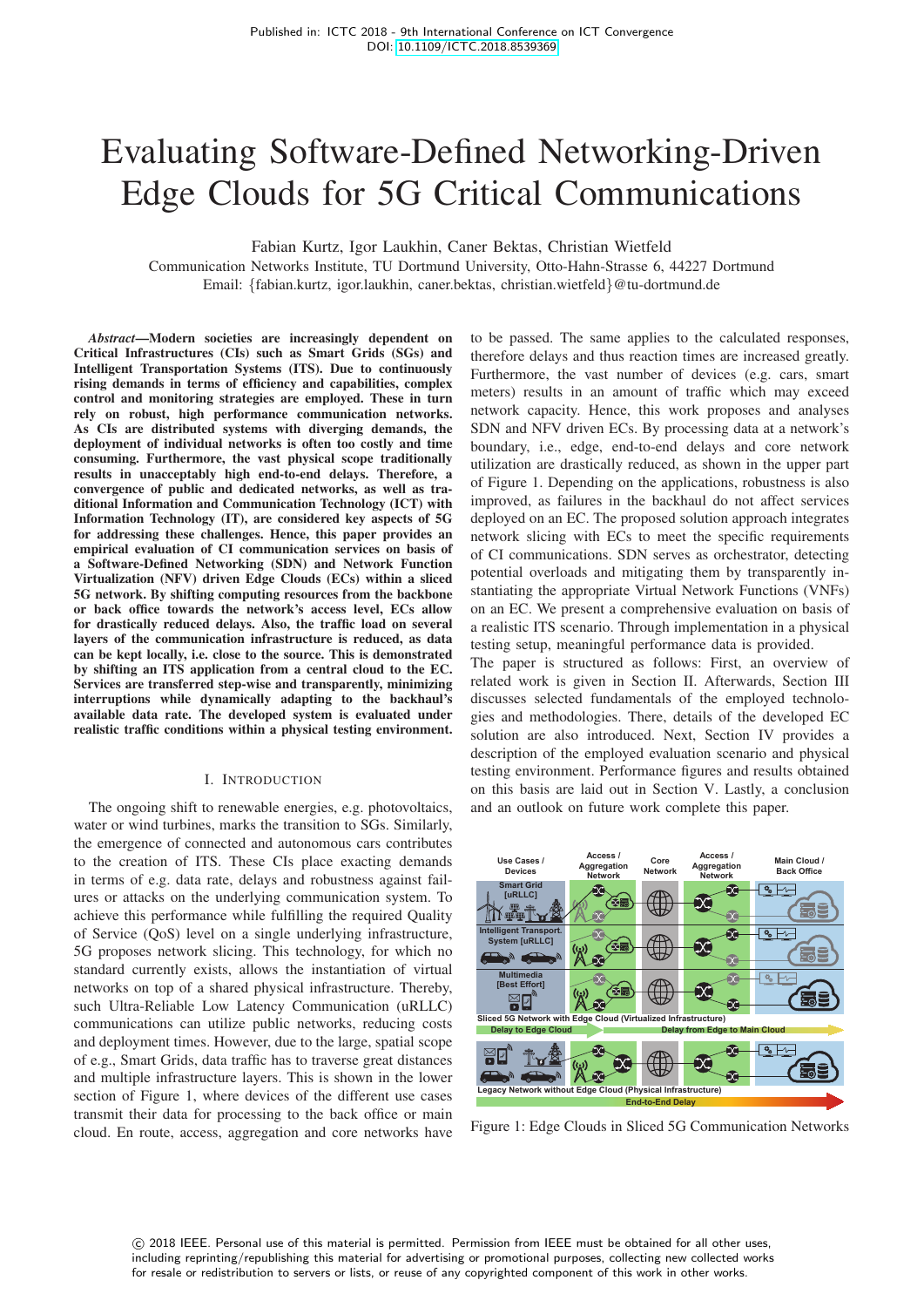#### II. RELATED WORK

Related work can be categorized into two domains: EC centric studies and those which focus on 5G network slicing. Particularly relevant for the purposes of this paper, are works which address network slicing in wired communication infrastructures. Here, the surveys [1], [2], [3], [4] and [5] agree on the importance of SDN as well as NFV for implementing such solutions. A comprehensive review of potential architectural concepts is also provided. Generally, extensions of the OpenFlow (OF) proxy FlowVisor [6] are regarded as possible approaches to network slicing and studied via experimental evaluations. In this context, management [7], security [8] as well as basic extensions to enable OoS [9] are implemented and examined. In contrast, the system utilized in this work achieves traffic shaping, i.e. inter-slice QoS, and slice isolation based on Hierarchical Token Bucket (HTB) queues. Other prototypes of network slicing systems employing the OpenDaylight controller [10] and are described in [11] and [12]. Finally, works [13], [14], [15] and [16], [17] as well as [18] conduct algorithmic, respectively theoretical studies. Yet, many of these works concentrate on optimizing the chaining of network functions within a slice, rather than enabling hard service guarantees. However, the latter is exceptionally relevant for CI communications such as those within SGs and ITS. Out of such reasoning this paper's slicing solution is evaluated within a physical testing setup and on basis of a realistic use case scenario derived from real-world applications.

For ECs, also known as Edge Computing, the current state of the art is e.g. surveyed by [19]. A widely discussed application is the use of EC for content distribution and caching. E.g. [20] present an edge service orchestration platform for webpages, while others focus on optimization of established caching strategies. This contrasts with the presented work, as CIs are of great priority, highly delay sensitive and - due to their interactive nature - rarely profit from caching. The work detailed in [21] utilizes SDN to provide ECs for Industrial Internet of Things (IoT) environments. In the case of wireless IoT sensors, energy consumption is a crucial factor. Therefore, the authors strive to strike a balance between energy efficiency and latency while maintaining the desired QoS level. While insightful, the work is limited to an analytical evaluation. Similarly, [22] survey different cloud technologies for enabling future IoT applications. In consequence, a good overview is given, while no quantitative results are achieved. Migrating running services from a main cloud or back office server to an EC is studied by [23]. Different, pre-existing state migration schemes are contrasted with a novel strategy on the example of a latency sensitive game. Meanwhile, as e.g. SGs lack mobility applications can be pre-deployed at a network's edge nodes, effectively avoiding such delays entirely. In summary, the combination of a challenging real-world application such as CI communication, network slicing and SDN-driven ECs, is a relevant field of study. Yet, empirical performance observations are mostly limited to a subset of technologies. Hence, we focus on a comprehensive implementation and evaluation.

## III. SOFTWARE-DEFINED NETWORKING AND NETWORK FUNCTION VIRTUALIZATION BASED 5G EDGE CLOUDS

This section provides a brief discussion of the requirements imposed by CIs. Afterwards, the developed Edge Cloud architecture and its underlying technologies are introduced.

### *A. Critical Infrastructure Communication Requirements*

Due to the critical importance of their services CIs define strict requirements in terms of the underlying ICT. Particularly exacting demands are defined in the International Electrotechnical Commission (IEC)'s standard 61850 [24]. It is crucial for substation monitoring, control and protection services as the share of fluctuating, renewable power generation in SGs rises. The message types Sampled Values (SV) and Generic Object Oriented Substation Events (GOOSE) are employed for sending measurements and events, respectively. Both are directly encapsulated into IEEE 802.3 Ethernet frames, with packet sizes between 64 and 1518Bytes. Depending on the service, maximum end-to-end latencies range from 3ms to  $20ms$ , regardless of failures, with  $4,000$  to  $12,800$  packets per second. Hence, SG traffic can be categorized as uRLLC. ITS provide the main evaluation scenario of this work, constituting a safety-critical infrastructure. As vehicles become increasingly connected and road traffic shifts towards higher degrees of automation, more Floating Car Data (FCD) is generated. It contains status data including vehicle speed, location or direction of travel. This information can be shared among vehicles or be transmitted to Roadside Units (RSUs). From there it is transferred to back offices, allowing for analysis and road traffic optimization to e.g. reduce accidents. Packet sizes, formats, etc., are not yet standardized. Hence, we resort to values from literature [25]. Due to their requirements, ITS and SGs stand to benefit greatly from slicing and ECs.

#### *B. An NFV and SDN driven Approach to Edge Clouds*

ITS as well as SGs are dependent on pervasive, robust communication infrastructures. As dedicated networks are associated with high costs and lengthy deployment times, slicing is considered a suitable alternative. Through virtualization of



Figure 2: The Developed Software-Defined Networking Driven 5G Edge Cloud Architecture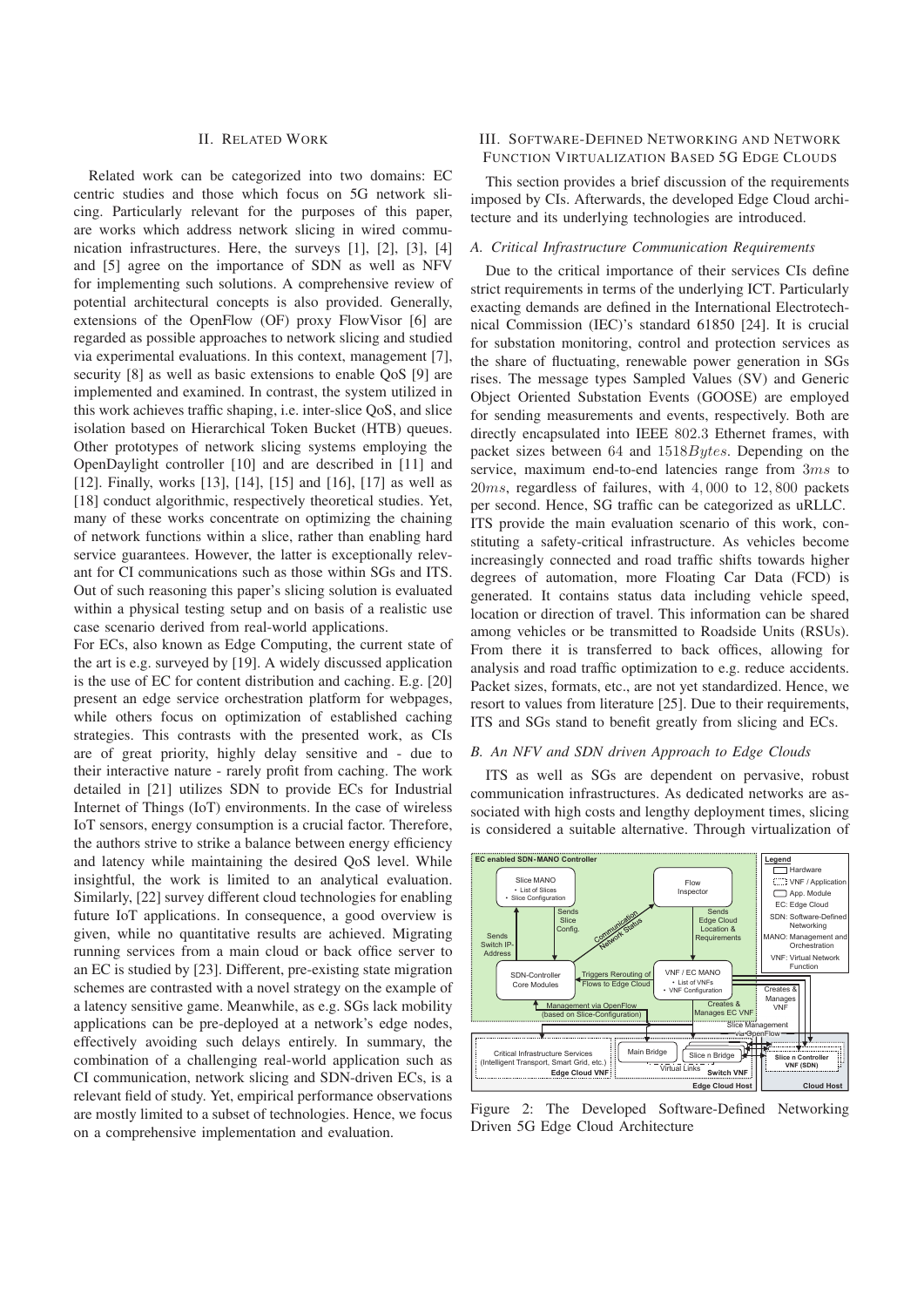

Figure 3: Testing Setup for Software-Defined Networking Driven Edge Clouds in Intelligent Transportation Systems

network resources, it enables traffic isolation, hard service guarantees and flexible generation of necessary topologies. In the scope of this paper, we focus on enabling the two former aspects in backhaul networks, by combining SDN and NFV. SDN decouples the control plane (e.g. determination of routes) from physical packet forwarding, i.e. the data plane. Thereby, the decision process is centralized in so-called SDN controllers, which configure forwarding elements (i.e. switches) via the de-facto standard OF protocol [26]. NFV follows a similar paradigm, by shifting traditionally fully integrated functionalities from hard- to software components. However, it is broader in scope as network services such as firewalls, load balancers, intrusion detection systems and more are virtualized. Thus, such VNFs can be run on Commercial Off-The-Shelf (COTS) server hardware, allowing for their flexible deployment and upgrade independent of physically changing the communication infrastructure. Both SDN and NFV also form the basis for the proposed EC for CI communication architecture, which is depicted in Figure 2. Our Software-defined Universal Controller for Communications in Essential SystemS (SUCCESS) controller, originally forked from Floodlight [27] and specifically tailored to CI requirements, is enhanced with slicing [28] and EC capabilities. It provides Management and Orchestration (MANO) functionalities to dynamically deploy VNFs across the communication infrastructure's host platforms. Slices are created, by establishing dedicated, per slice queues, thus enabling stable traffic prioritization. These virtual infrastructures are each being handled by their own controller, allowing for independent configuration by their respective owners. Further details of the employed slicing approach can be found in [28]. For providing EC services, new and existing traffic flows are continuously monitored by a flow inspector module. If a VNF capable of processing the flow exists, the host closest to the traffic source is located. Based

on this data, the VNF MANO module starts and configures the appropriate, virtualized service on the EC host. Also, a re-routing of the affected flow to this new destination is triggered. Thereby, shifting data processing from the back office or main cloud to an EC is fully transparent to the client application. Through this, load on the backhaul is reduced, freeing up network resources. Hence, failures or overloads in the core have no impact on CI services running on ECs. Further, use cases can scale beyond the backhaul's capability to carry traffic, or data rate allocated for slices can be reduced, lowering costs for leasing network capacity. Another benefit are decreased delays, enabled by the reduced physical distance between data sources / sinks and processing. The ability to flexibly instantiate services is another crucial factor, affording network users the option to adapt, scale and react rapidly to changes in a use case's demand or application profile. Thus, the requirements of CI operators without dedicated communication infrastructure, as given in the previous section, are addressed on shared, public networks. Moreover, traffic flows are sent via slices, according to their priority. This is possible, as traditional switches have been replaced by COTS hosts, on which virtualized data planes are deployed as VNFs. SDN controllers handling individual slices are also realized as VNF. Thereby, a fully virtualized communication infrastructure is created. In consequence, this concept follows the paradigm shift towards softwarized networks, which is a foundation of future 5G networks [29]. Overall, it can be said that ECs are a key component to achieving the 1ms end-toend delay requirement as defined by 5G and contribute to the evolution of communication networks beyond the classical role of purely transmitting data. An example for utilizing the proposed EC for CI communication solution in the context of ITS is given by Figure 3. It serves as basis for our empirical evaluation and is described in detail in the following Section.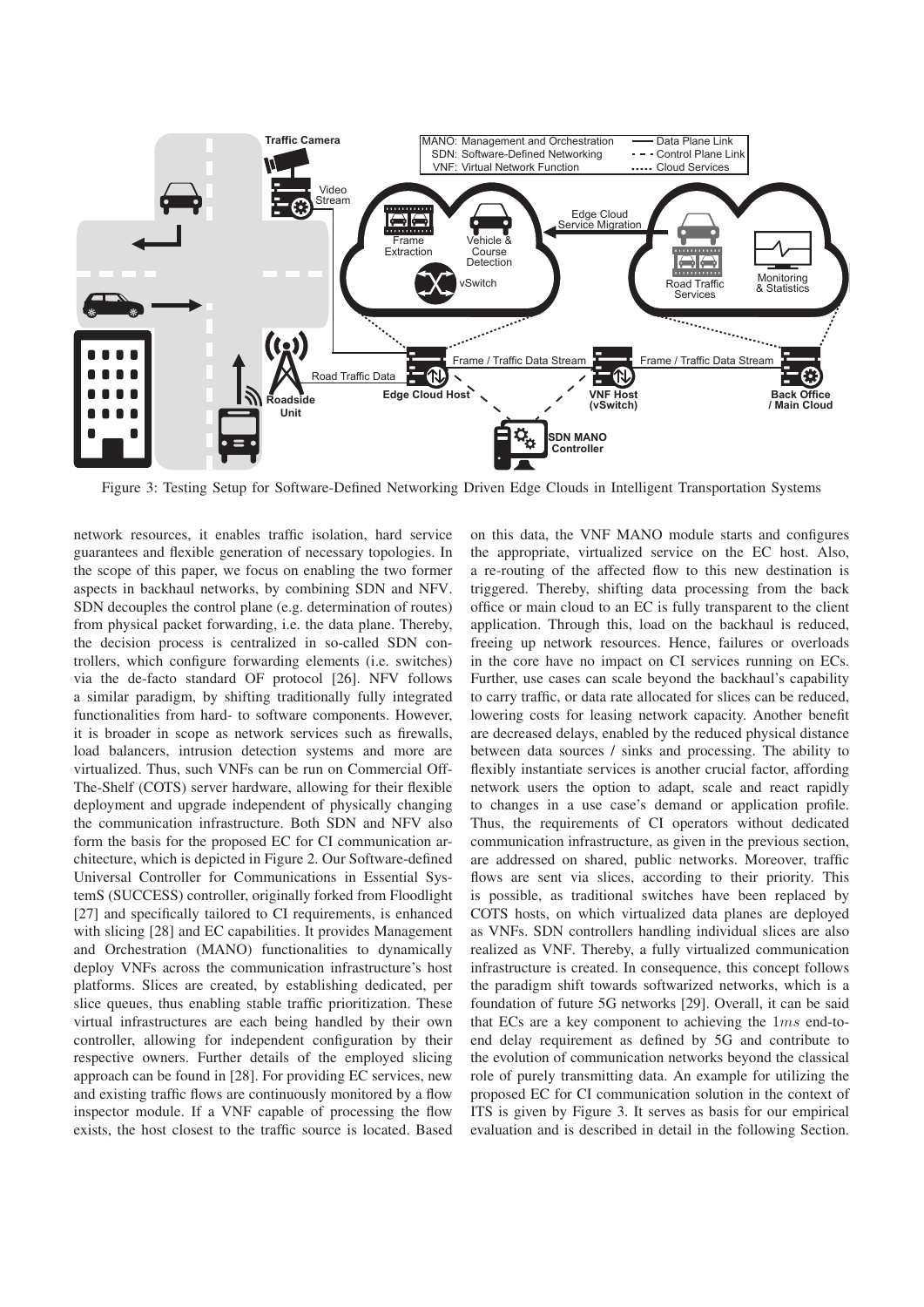# IV. TESTING ENVIRONMENT AND EVALUATION SCENARIOS

The scenario and testing setup employed for evaluating the proposed EC solution are introduced in the following sections.

## *A. Physical Testing Environment*

Components of the physical testing setup are as follows. Five identical COTS servers, each equipped with an Intel Xeon D-1518 Central Processing Unit (CPU) (four 2.2GHz cores), 16GB of RAM and six 1GBase-T Ethernet ports via two Network Interface Cards (NICs) (two: Intel I210, four: Intel I350). Ubuntu Server 16.04.3 LTS (v4.13.0-32-generic x86-64 Kernel) is used as Operating System (OS). As depicted by Figure 3, one device acts as video traffic source, with another server configured as back office / main cloud host. Two computers form the sliced communication network, with one hosting the EC and the other tasked with switching. The SDN MANO (Ryu v4.19 [30]) and slice controllers (SUCCESS) are deployed on the remaining device. A separate out-ofband control network (dashed lines) avoids interference of data and management planes. Virtual switches utilize Open vSwitch (OVS) (v2.5.2) [31], while the analyzed ITS use case employs OpenCV (v2.4.8), Flask (v1.0.2) and OpenALPR (v2.3.0). All software components are deployed as containerbased (Docker 18.03.1-CE) VNFs. For studying slicing, User Datagram Protocol (UDP) traffic is generated with iperf2 (v.2.0.10 [32]) to recreate real-world communication patterns.

## *B. Smart Intersection Based Evaluation Scenario*

Figure 3 shows an ITS' urban smart intersection, as implemented and evaluated within the testing environment. While connected or autonomous cars commonly have the ability to communicate either directly or via RSUs with other vehicles, this option is currently not available to all road users. For example, the depicted Bus may not be aware of the conventional car on the left, due to an obstructed line-of-sight. By utilizing cameras with a full view of the crossing, data for avoiding accidents is gathered and used for informing vehicles or switching traffic lights. We replicate the camera's output by streaming a previously captured 3840∗2160 Pixel video at 60 Hz with a mean bit rate of 32.76 Mbps. It is sent to the back office for processing, thereby determining position, number and the road traffic's vector of travel. Results can be sent to the RSU (not included in the test setup) to inform vehicles of the intersection's status and obstacles. Once the EC is activated, the SDN controller detects and shifts the flow to the host closest to the data traffic source. There it can be partially processed by extracting and sending video key frames to the back office, thus reducing backhaul load. In case a further reduction in data rate is desired, the entire processing (e.g. vehicle detection, etc.) is performed within the EC. Hence, failures of the back office or backhaul have no impact on the ITS, as these network parts are only relevant for statistics collection instead of critical road safety. The evaluation focuses on end-to-end and VNF instantiation delays as well as core network load in a sliced EC-driven network.

## V. EVALUATION RESULTS

In this Section, a comprehensive evaluation of the developed EC is given within a sliced CI communication network.

#### *A. Slicing for Critical Infrastructure Communications*

Table I provides an overview of slices deployed across the implemented testing setup depicted by Figure 3. Three slices are used to isolate ITS, SGs and other best effort data traffic from one another. Both CIs are categorized as uRLLC 5G services, with hard minimum data rate guarantees of 50 respectively 30 Mbps. FCD and IEC 61850 are used for recreation of realistic CI application traffic. Figure 4 shows results obtained on basis of these parameters for a single physical link of the backhaul. The plot is divided into the left part, without slicing, and the right section, with slicing. In both cases, best effort traffic is sent with the maximum link data rate. Once ITS packets enter the network at 10s, both applications compete for resources. Accordingly, a fluctuation of both flows is observed, while the more critical FCD does not achieve the desired 50 Mbps. Shortly afterwards, at around 20s SG IEC 61850 packets are also transmitted via the link under test. This service also does not achieve its required minimum data rate, despite being of higher priority. Best effort as well as the critical ITS service lose some link capacity to the newly added flow. Thus, such a setup would not be suitable to meet the demands of CI communications. Activating slicing mitigates these issues, as shown on the figure's right. At  $\sim$ 45s an ITS flow starts, stably achieving its guaranteed bit rate. Lower priority best effort packets only receive link access once all higher priority slices are addressed. The same behavior is observed at ∼55s, with stable SG power line protection traffic. Requirements are fulfilled and only the lowest priority service, i.e. best effort, is affected. It is to be noted, that an appropriate assignment of network resources to slices is assumed (c.f. [28]). Higher priority slices like CIs may displace those of lower priority, if it is the only option to fulfil guarantees. This is to be considered when dimensioning slices and defining Service Level Agreements (SLAs). All subsequent results have been obtained within an ITS slice, providing appropriate prioritization and isolation of this critical infrastructure's data.

#### *B. Edge Cloud Enabled Communication Networks*

First, we study the shift from main to edge clouds, for processing of the intersection's video feed. Figure 5 gives the delays incurred for the individual steps of this action. The SDN controller's monitoring takes a mean of 2.7 s (median:

Table I: Slices and Traffic Flows of the CI Comm. Scenario

| <b>Slice</b>                                    | <b>Use Case</b>           | 5G<br><b>Service</b><br><b>Class</b> | Hard Min.<br>Data Rate<br>[Mbps] | Max.<br>Delay<br>[ms] |
|-------------------------------------------------|---------------------------|--------------------------------------|----------------------------------|-----------------------|
| Intelligent<br>Transportation<br><b>Systems</b> | Floating<br>Car Data      | uRLLC                                | 50                               | 1                     |
| Smart<br>Grids                                  | Protection<br>(IEC 61850) | uRLLC                                | 30                               | 1                     |
| <b>Best Effort</b>                              | Multimedia                | <b>None</b>                          | None                             | 100                   |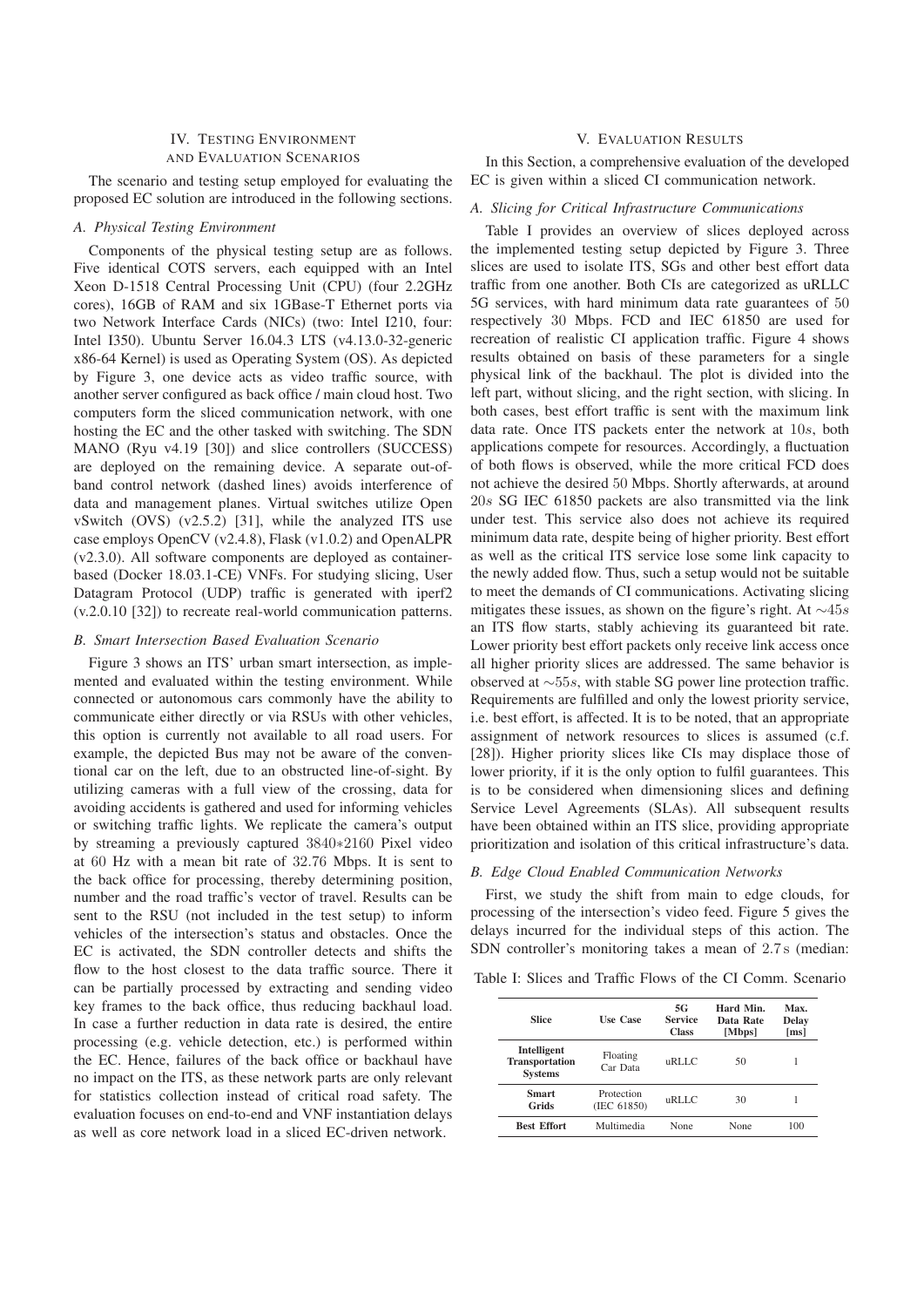

Figure 4: Data Rate Allocation Among Critical Infrastructure Communication Service without and with Network Slicing

2412 ms) to detect network congestion (e.g. caused by adding another video stream to an inadequately configured slice). This value mainly results from the 1s network statistics polling frequency, constituting the lowest value accepted by our switches. Depending on when measurements occur relative to the start of the congestion, two CDF peaks result (c.f. first violin). Also, two measurement samples are used to avoid deploying ECs for flows with only short bursts in data rate. Subsequently, or if the move to an EC is triggered manually. the SDN MANO controller starts the pre-deployed VNF on the host, which it identifies as closest to the traffic source. After 764 ms (median: 762 ms) the start-up phase is completed. Next, existing routes are recalculated. This is implemented to optimize network utilization for those flows, which previously shared links with ITS traffic. Also, the virtualized switch on the EC host is configured to interface with the newly created VNF. These actions take 1208 ms (median: 1211 ms) to complete. After another 41 ms (median: 33 ms) calculated routing updates are installed on the network's switches to forward the video stream to the EC for processing. Thus, the transition is completed. Outliers are a result of the employed SDN controller, which is based on the Java programming language. Its so-called garbage collection causes intermittent pauses in which computer memory allocation is managed, contributing to the observed delay spikes. Due to the design of



Figure 5: Delay Breakdown for e.g. Mitigating Network Congestion by Transitioning to Edge Cloud based ITS Services



Figure 6: Data Rate Reductions in Backhaul Networks via Incremental Main to Edge Cloud Transition for ITS Services

the studied ITS service, it is possible to only partially offload processes to the EC. This is illustrated by Figure 6, which highlights the resulting, significant reductions in backhaul data rate requirements. Initially, the entire video stream of the smart urban intersection is sent to the main cloud, i.e. back office. By activating the EC at 38 s, the VNF extracts key frames, compresses, and sends them for processing across the network. This reduces the average utilized data rate from 32.76 Mbps to 7.28 Mbps. Another option is to extract the relevant data (e.g. direction of the vehicles' travel) directly within the EC. Hence, at 145 s only status reports are sent to the back office, while the ITS service itself is fully EC-based. Effectively, a further reduction in data rate to just 0.01% is achieved, with just 1.16 kbps of non-critical backhaul traffic. While the first option, i.e. transmitting compressed key frames, reduces network load, no end-to-end delay gains can be achieved. Therefore, the most sensible action to fulfill the ITS use case's requirements, is to rely on a fully EC-based service. In this case, vehicles and traffic lights receive intersection status updates more quickly. As the video stream is processed in close physical proximity to road users, factors which contribute to end-to-end delay (e.g. signal propagation, network hops) are reduced. Figure 7 illustrates this, by contrasting results measured for running the ITS service with and without EC. Despite the limited scope of our physical testing setup, delay is reduced by 110 μs.



Figure 7: End-to-End Delays for Main and Edge Cloud based Critical Infrastructure Communication Services (two Hops)